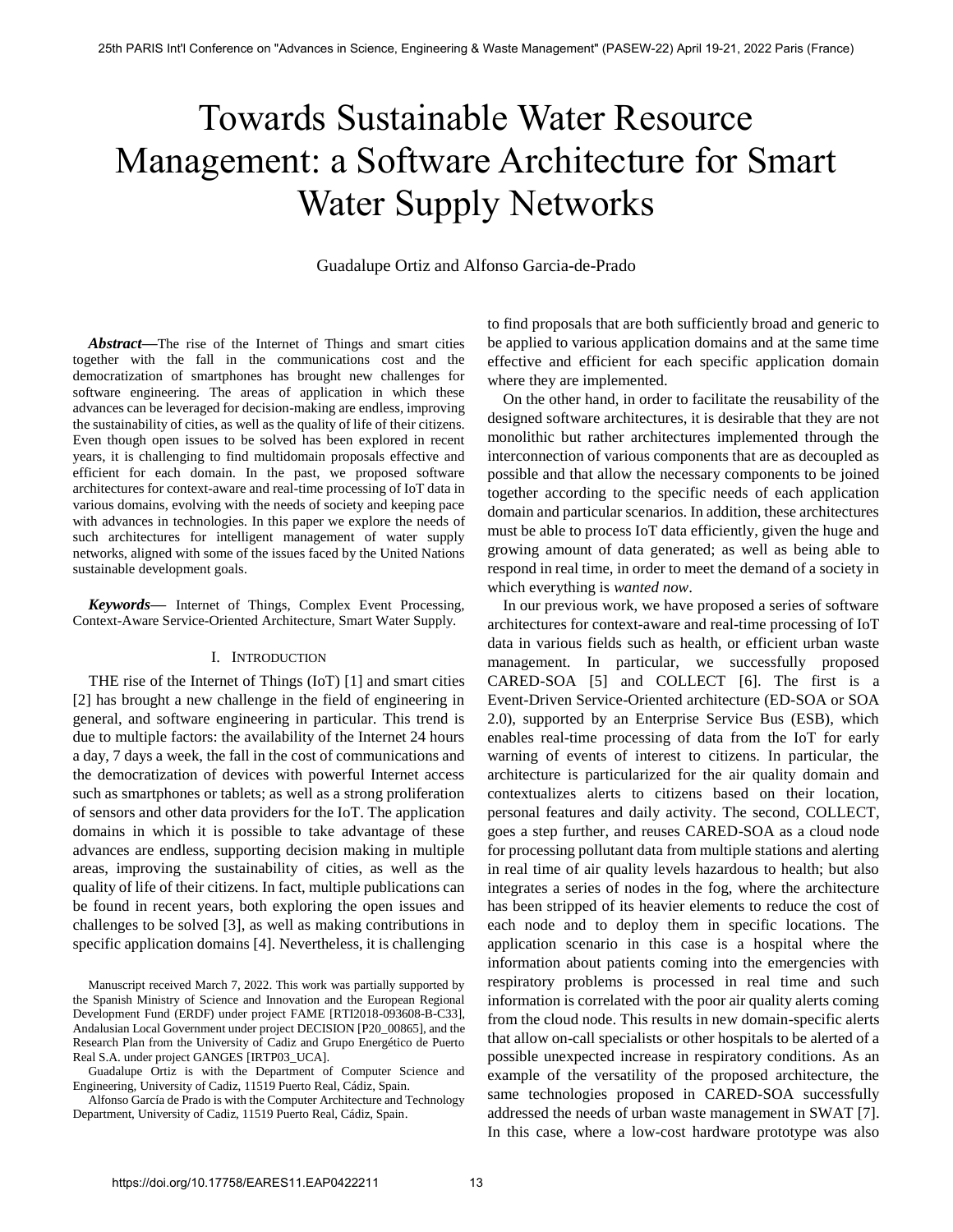developed, the level of fullness of the containers at any given moment was detected, so that at the time of departure of the collection truck the most optimal route for waste collection was calculated, giving priority to full containers over empty ones. Additional sensors added to the prototyping station allowed the authorities to be alerted via mobile notifications about a possible fire, and the maintenance company to be alerted about a possible blockage at the container door.

The proposed architectures have been evolving with the needs of society and keeping pace with advances in technologies. For example, in scenarios where we not only want to detect situations that have occurred, but also predict those that may occur in the future in order to prevent further damage, we integrated machine learning techniques into the architecture described above [8]. In the case of non-deterministic situations in which the experience of other people can help to predict some relevant data of the situation to occur, we can integrate mechanisms for citizen collaboration; a challenge that is increasingly achievable thanks to mobile technologies and their use by almost one hundred percent of the adult population [9].

In this paper we explore the needs of a major new application domain, the management of water supply networks, which is aligned with the United Nations Sustainable Development Goals (SDGs). In particular, SDG 6 focuses on clean water and sanitation aiming at increasing water use efficiency in all sectors and implementing integrated water resources management at all levels, with the support and strengthening of local communities' participation. In addition, in working towards this goal, we also collaborate with SDG 11: sustainable cities and communities.

The rest of the paper is structured as follows: Section II presents the background on the technologies and software architectures mentioned in the proposal. Then, Section III describes the case study for which we seek to provide a solution. Besides, Section IV examines the related work, highlighting the existent gap for real time intelligent water supply network management. Afterwards, Section V outlines the proposal presented in this paper. Finally, Section VI briefly summarizes the conclusions and draws future work.

# II. BACKGROUND: TECHNOLOGIES AND ARCHITECTURES TO PROCESS IOT DATA IN REAL TIME

Service Oriented Architecture (SOA) represents a paradigm for the design and implementation of loosely coupled distributed systems in which services are the primary implementation tool. These architectures facilitate interoperability between existing third-party distributed applications in a flexible and loosely coupled manner, so that the developer can focus on the business process without having to be tied to specific technologies for implementation. Thus, costs are reduced when system modifications or enhancements are required, as the system will be easier to maintain and evolve [10]. Consequently, the concept of service-orientation is based on the notion of providing a well-defined interface offering communications based on a standard protocol, where the provider and consumer implementations will thus remain fully

decoupled.

On the other hand, the microservice architecture pattern provides an alternative implementation for service oriented architecture [11]. A microservice architecture is based on the concept of building an application as a set of small interconnected services, which communicate through light protocols [12], where each service is expected to implement an identified function of the server application. The communications are expected to be developed through Hypertext Transfer Protocol/ REpresentational State Transfer (HTTP/REST) synchronous requests or asynchronous message queueing protocols.

One step further, ED-SOA, or SOA 2.0, evolves from traditional SOA by replacing remote procedure calls with event-driven communications [13]. Despite all the advantages offered by an SOA 2.0, it requires other complementary software to be able to analyze and correlate large amounts of data in real time. For this purpose, Complex Event Processing (CEP) [14] is integrated into SOA 2.0, a technology that allows capturing, analyzing and correlating a large amount of heterogeneous events with the objective of detecting relevant situations in a given domain [15]. What we do is to define a set of event patterns that specify the condition that must be met from the event content of one or more incoming data streams for a situation of interest to be detected. These patterns are deployed in the CEP engine, which analyzes the incoming events to the system and alerts about the patterns that have been detected based on these.

In addition, when receiving large amounts of events to be processed by the system, it is convenient to integrate a message broker that facilitates such communications and the management of the input data. A message broker implements an asynchronous mechanism that allows complete decoupling of source and destination messages.

# III. CASE STUDY

Environmental degradation and lack of clean water pose fundamental challenges to sustainable development. Socio-economic progress cannot be sustained without clean air to breathe, clean water to drink, healthy soil for agricultural production, and a clean and stable environment in which work and life can be sustained.

Water is a scarce and vital socio-economic resource. The growing demand for water for both domestic and industrial purposes threatens the sustainability of groundwater, affecting our societies sustainability, too. This situation is being further aggravated by hidden leaks, i.e. leaks that go undetected until the meter is read, leading to excessive water consumption and customer billing. In addition, water supply fraud is another current problem. It is therefore essential that water resources are managed strategically, securely, efficiently and sustainably.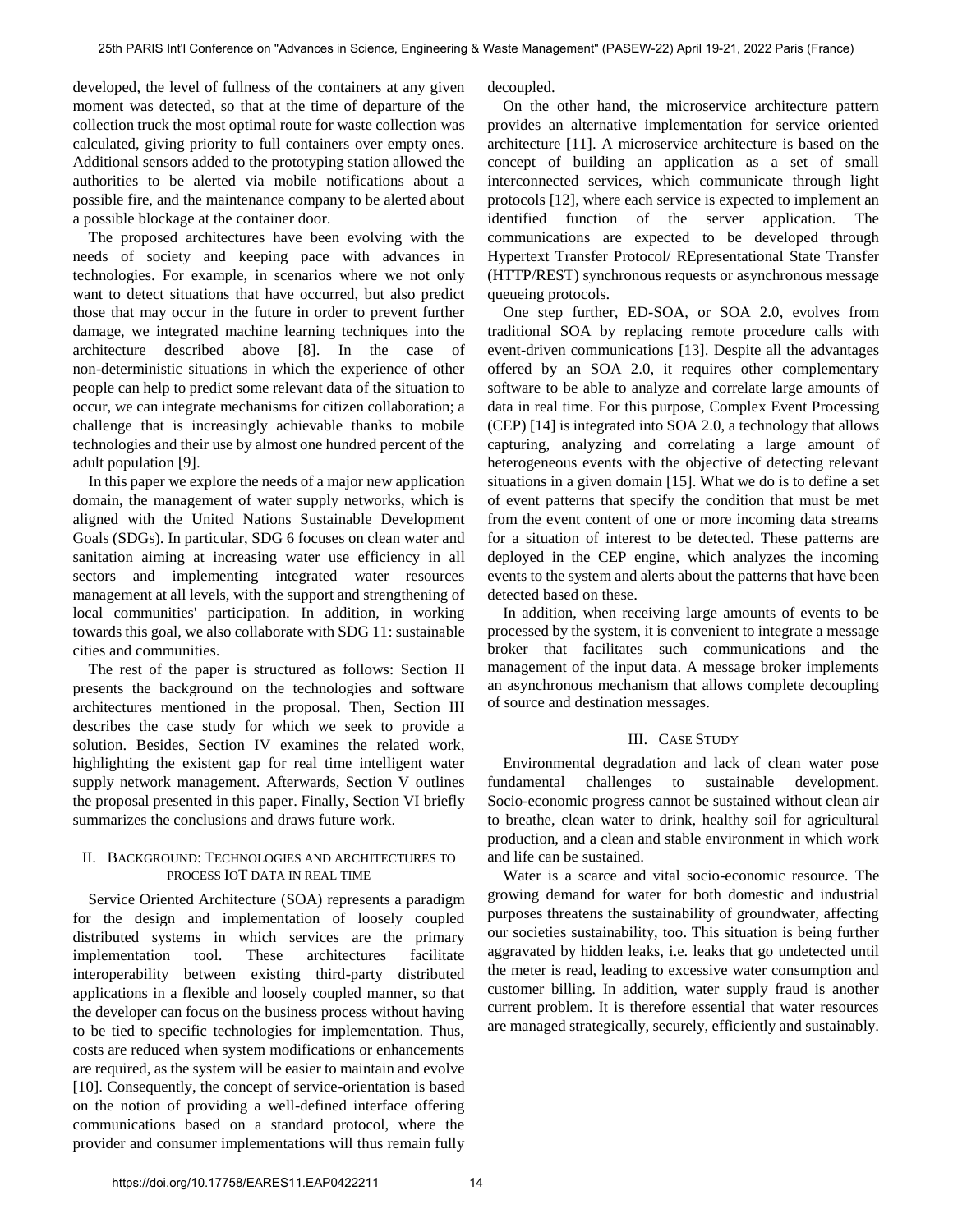At present, most municipalities do not have smart meters, which would allow us to obtain data in real time; instead, most of them have traditional meters through which a company employee has to go in person to read the consumption of the meter. This situation would make efficient management of water supply networks unfeasible. Although smart meters are not cheap and replacing all the meters in a city would be unaffordable, more and more localities are starting to implement smart meters in some parts of the city.

We are currently working with the company Grupo Energético de Puerto Real (GEN) in the town of Puerto Real, which is already installing smart meters in several areas of the town. These meters will provide us with various data about the consumption of each meter, for example. The data can be obtained with more or less frequency; but a very high frequency can also lead to a high battery consumption, so it is necessary to reach a balance between frequency of data collection and battery consumption.

#### IV. RELATED WORK

There are not many proposals that manage water supply networks in an intelligent way; and even less, that have the capacity to do so with the data obtained in real time and therefore generate alerts in time to prevent a waste of water, with its consequences for the environment and the economy, due to a non-localized leak or an undetected fraud.

Even so, we can mention some of the following works. Shahanas et al. proposed a smart water management system to generate alerts when water levels are below certain limits. They deploy water level sensors along with an Arduino board to perform the task of data collection, which is sent to a Raspberry Pi for analysis and send alarms when the water level falls below a certain threshold [16]. Narendran et al. presented a system designed for sustainable water management which distributes information about water sources collected by sensors and provides a warning system to notify the local community of alerts regarding water level [17]. In addition, Salvi et al. proposed an architecture to monitor and analyze a multi-tier smart irrigation system. This architecture collects information from irrigation sensors, and performs communication between them and a cloud server; the latest provides functionalities to analyze and visualize the collected data [18]. More recently, Mezni et al. proposed a framework with the aim of controlling and optimizing water quality through a set of intelligent corrective measures and thanks the use of machine learning techniques. Their proposal was validated with a real dataset [19].

All these proposals suffer from not being able to process the data in real time as they are taken in the smart meter; this prevents a quick decision making, which in their systems should be postponed to an analysis a posteriori, when they already have a series of stored data and too much time may have passed since the incident.

### V. THE PROPOSAL IN A NUTSHELL

To meet the previously introduced challenges we propose the development of a platform, composed of a software



architecture and several additional tools, for the intelligent management of water supply networks. Although we will focus on the GEN group networks, it could be extended to other water supply networks or other IoT domains.

Fig. 1. Software Architecture for Smart Management of Water Supply Networks.

To this end, we propose the use of an SOA 2.0 integrated with CEP, which in our experience allows real-time detection of situations of interest from IoT data; it will be necessary to analyze how to adapt this integration of SOA and CEP to the specific needs of water supply network companies. It will also be necessary to evaluate various alternatives regarding the implementation of SOA 2.0 and the use of the CEP engine. SOA 2.0 could be supported by the use of an ESB or articulated through a pure microservice-based architecture [20]. In turn, CEP could be used with traditional or flow-based programming [21]. All these design decisions should be evaluated according to the needs of the system in question and always in favor of better performance and efficient use of resources.

In this scenario, it will be possible to obtain data from local and remote heterogenous data sources such as sensors and IoT platforms, we will have to define a set of patterns to detect the different situations of interest from the data received and we will provide a set of mechanisms for alerting interested consumers of the detected situations of interest. In particular, the platform, represented in Fig. 1, is expected to receive data from the company's meters, detect the patterns required by the company and make the appropriate notifications to consumers according to their needs.

On the other hand, since there is usually no programming expert in this type of companies, it is considered essential to integrate the aforementioned architecture with a graphical interface and an IoT data simulator, which allows defining and testing the data to be received, the patterns to be detected and the notifications to be made graphically, and which automatically generates and deploys the code to be executed on the servers. For this purpose, we will extend nITROGEN [22], an IoT synthetic data generator, and MEdit4CEP [17], a tool for the graphical definition of CEP patterns, to be characterized according to the domain in question.

In addition to the extension of these tools, a series of clients will be created to receive events of interest, such as a monitoring console where company employees can quickly visualize the alerts detected and a series of mobile applications where, for example, the subscriber can see if there is any incident in his meter readings.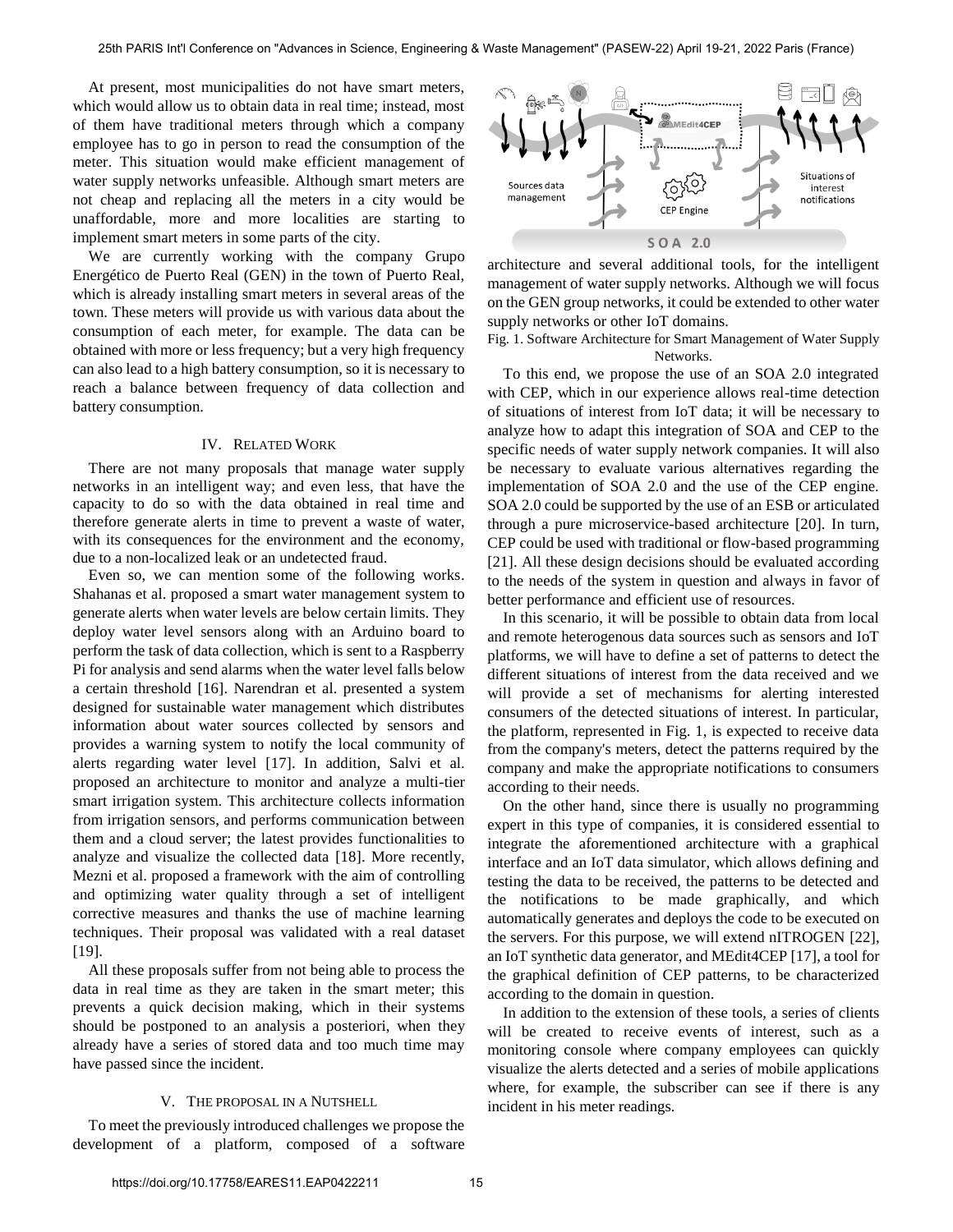### VI. CONCLUSION

Thus, we can conclude that based on our previous experience, a software architecture based on the SOA 2.0 model and complemented with a CEP engine; as well as a series of tools for its management, testing and alert notification, is suitable for the needs of a water supply network management company. With the use of this architecture and tools we will make a more sustainable consumption of water resources and save costs for both the supplier and the subscribers, contributing towards the SDG 6 and 11 described by the United Nations.

Of course, the platform could be more ambitious and integrate and correlate data from other application domains to provide more functionality; such as alerting caregivers of an elderly person living alone that he/she has not consumed water for a whole day or that he/she has not left the bedroom for 24 hours.

In our near future work we want to take the last design decisions previously mentioned and test a prototype of the platform with the company GEN in some of the sectors of Puerto Real that already have smart meters. Subsequently we would like to integrate different verticals of the city to give a better service to the citizens moving towards more sustainable and intelligent cities.

#### ACKNOWLEDGMENTS

Detailed funding considerations outlined in the footnote at the bottom of the first page concerning project DECISION (P20\_00865): this work has been funded through the grant program for R&D&i projects, for universities and public research entities qualified as agents of the Andalusian Knowledge System, within the scope of the Andalusian Plan for Research, Development and Innovation (PAIDI 2020). Project 80% co-financed by the European Union, within the framework of the Andalusia ERDF Operational Program 2014-2020 "Smart growth: an economy based on knowledge and innovation". Project funded by the Ministry of Economic Transformation, Industry, Knowledge and Universities of the Andalusian Regional Government. DECISION project with reference P20\_00865.

#### **REFERENCES**

- [1] K. Ashton, "That "Internet of Things" Thing," *RFID Journal*, vol. 22, no. 7, pp. 97–114, 2009.
- [2] Z. Mahmood, Ed., *Smart Cities*[. Cham: Springer International Publishing,](https://doi.org/10.1007/978-3-319-76669-0)  [2018.](https://doi.org/10.1007/978-3-319-76669-0) doi: 10.1007/978-3-319-76669-0.
- [3] [I. H. Khan, Mohd. I. Khan, and S. Khan, "Challenges of IoT](https://doi.org/10.1007/978-981-15-2545-2_40)  [Implementation in Smart City Development," in](https://doi.org/10.1007/978-981-15-2545-2_40) *Smart [Cities—Opportunities and Challenges](https://doi.org/10.1007/978-981-15-2545-2_40)*, vol. 58, S. Ahmed, S. M. Abbas, [and H. Zia, Eds. Singapore: Springer Singapore, 2020,](https://doi.org/10.1007/978-981-15-2545-2_40) pp. 475–486. doi: 10.1007/978-981-15-2545-2\_40.
- [4] [N. Gavrilović and A. Mishra, "Software architecture of the internet of](https://doi.org/10.1007/s12652-020-02197-3)  [things \(IoT\) for smart city, healthcare and agriculture: analysis and](https://doi.org/10.1007/s12652-020-02197-3)  improvement directions," *[J Ambient Intell Human Comput](https://doi.org/10.1007/s12652-020-02197-3)*, vol. 12, no. 1, [pp. 1315–1336, Jan. 2021,](https://doi.org/10.1007/s12652-020-02197-3) doi: 10.1007/s12652-020-02197-3.
- [5] [A. Garcia-de-Prado, G. Ortiz, and J. Boubeta-Puig, "CARED-SOA: A](https://doi.org/10.1109/ACCESS.2017.2679338)  [Context-Aware Event-Driven Service-Oriented Architecture,"](https://doi.org/10.1109/ACCESS.2017.2679338) *IEEE Access*[, vol. 5, pp. 4646–4663, 2017,](https://doi.org/10.1109/ACCESS.2017.2679338) doi: 10.1109/ACCESS.2017.2679338.
- [6] [A. Garcia-de-Prado, G. Ortiz, and J. Boubeta-Puig, "COLLECT:](https://doi.org/10.1016/j.eswa.2017.05.034)  [COLLaborativE ConText-aware service oriented architecture for](https://doi.org/10.1016/j.eswa.2017.05.034)

[intelligent decision-making in the Internet of Things,"](https://doi.org/10.1016/j.eswa.2017.05.034) *Expert Systems with Applications*[, vol. 85, pp. 231–248, Nov. 2017,](https://doi.org/10.1016/j.eswa.2017.05.034) doi: 10.1016/j.eswa.2017.05.034.

- [7] [D. J. Rosa-Gallardo, G. Ortiz, J. Boubeta-Puig, and A. García-de-Prado,](https://doi.org/10.1007/978-3-319-91764-1_18)  ["Sustainable WAsTe Collection \(SWAT\): One Step Towards Smart and](https://doi.org/10.1007/978-3-319-91764-1_18)  Spotless Cities," in *[Service-Oriented Computing – ICSOC 2017](https://doi.org/10.1007/978-3-319-91764-1_18)  Workshops*[, vol. 10797, L. Braubach, J. M. Murillo, N. Kaviani, M.](https://doi.org/10.1007/978-3-319-91764-1_18)  [Lama, L. Burgueño, N. Moha, and M. Oriol, Eds. Cham: Springer](https://doi.org/10.1007/978-3-319-91764-1_18)  [International Publishing, 2018,](https://doi.org/10.1007/978-3-319-91764-1_18) pp. 228–239. doi: 10.1007/978-3-319-91764-1\_18.
- [8] [G. Ortiz, J. A. Caravaca, A. Garcia-de-Prado, F. Chavez de la O, and J.](https://doi.org/10.1109/ACCESS.2019.2960516)  [Boubeta-Puig, "Real-Time Context-Aware Microservice Architecture for](https://doi.org/10.1109/ACCESS.2019.2960516)  [Predictive Analytics and Smart Decision-Making,"](https://doi.org/10.1109/ACCESS.2019.2960516) *IEEE Access*, vol. 7, pp. 183177–183194, 2019, doi: 10.1109/ACCESS.2019.2960516.
- [9] [P. Caballero, G. Ortiz, A. Garcia-de-Prado, and J. Boubeta-Puig, "Paving](https://doi.org/10.1007/s11042-021-10759-6)  [the way to collaborative context-aware mobile applications: a case study](https://doi.org/10.1007/s11042-021-10759-6)  [on preventing worsening of allergy symptoms,"](https://doi.org/10.1007/s11042-021-10759-6) *Multimed Tools Appl*, [vol. 80, no. 14, pp. 21101–21133, Jun. 2021,](https://doi.org/10.1007/s11042-021-10759-6) doi: 10.1007/s11042-021-10759-6.
- [10] M. Papazoglou, *Web services and SOA: principles and technology*, 2nd ed. Essex, England ; New York: Pearson Education, 2012. [Online]. Available: http://catalogue.pearsoned.co.uk/educator/product/Web-Services-and-S OA-Principles-and-Technology/9780273732167.page
- [11] [U. Zdun, E. Navarro, and F. Leymann, "Ensuring and Assessing](https://doi.org/10.1007/978-3-319-69035-3_29)  [Architecture Conformance to Microservice Decomposition Patterns," in](https://doi.org/10.1007/978-3-319-69035-3_29)  *[Proc. ICSOC, Service-Oriented Computing](https://doi.org/10.1007/978-3-319-69035-3_29)*, Málaga, Spain, 2017, vol. 10601, pp. 411–429. doi: 10.1007/978-3-319-69035-3\_29.
- [12] C. Richardson and F. Smith, *Microservices: From Design to Deployment*. San Francisco, CA, USA: NGINX Inc, 2016. [Online]. Available: https://www.nginx.com/resources/library/designing-deploying-microser vices/
- [13] D. C. Luckham, *[Event processing for business: organizing the real-time](https://doi.org/10.1002/9781119198697)  enterprise*[. Hoboken, N.J, USA: John Wiley & Sons, 2012.](https://doi.org/10.1002/9781119198697)  https://doi.org/10.1002/9781119198697
- [14] D. C. Luckham, *The power of events: an introduction to complex event processing in distributed enterprise systems*. Reading, Massachusetts, USA: Addison-Wesley, 2002.
- [15] C. Inzinger, W. Hummer, B. Satzger, P. Leitner, and S. Dustdar, "Generic [event-based monitoring and adaptation methodology for heterogeneous](https://doi.org/10.1002/spe.2254)  [distributed systems: event-based monitoring and adaptation for](https://doi.org/10.1002/spe.2254)  distributed systems," *[Software: Practice and Experience](https://doi.org/10.1002/spe.2254)*, vol. 44, no. 7, [pp. 805–822, Jul. 2014,](https://doi.org/10.1002/spe.2254) doi: 10.1002/spe.2254.
- [16] K. Mohammed Shahanas and P. Bagavathi Sivakumar, "Framework for a [Smart Water Management System in the Context of Smart City Initiatives](https://doi.org/10.1016/j.procs.2016.07.337)  in India," *Procedia Computer Science*[, vol. 92, pp. 142–147, 2016,](https://doi.org/10.1016/j.procs.2016.07.337) doi: 10.1016/j.procs.2016.07.337.
- [17] [S. Narendran, P. Pradeep, and M. V. Ramesh, "An Internet of Things](https://doi.org/10.1109/GHTC.2017.8239320)  [\(IoT\) based sustainable water management," in](https://doi.org/10.1109/GHTC.2017.8239320) *2017 IEEE Global [Humanitarian Technology Conference \(GHTC\)](https://doi.org/10.1109/GHTC.2017.8239320)*, San Jose, CA, Oct. 2017, pp. 1–6. doi: 10.1109/GHTC.2017.8239320.
- [18] S. Salvi et al., "Cloud based data analysis and monitoring of smart [multi-level irrigation system using IoT," in](https://doi.org/10.1109/I-SMAC.2017.8058279) *2017 International [Conference on I-SMAC \(IoT in Social, Mobile, Analytics and Cloud\)](https://doi.org/10.1109/I-SMAC.2017.8058279)  (I-SMAC)*[, Palladam, Tamilnadu, India, Feb. 2017,](https://doi.org/10.1109/I-SMAC.2017.8058279) pp. 752–757. doi: 10.1109/I-SMAC.2017.8058279.
- [19] [H. Mezni, M. Driss, W. Boulila, S. Ben Atitallah, M. Sellami, and N.](https://doi.org/10.3390/rs14040922)  [Alharbi, "SmartWater: A Service-Oriented and Sensor Cloud-Based](https://doi.org/10.3390/rs14040922)  [Framework for Smart Monitoring of Water Environments,"](https://doi.org/10.3390/rs14040922) *Remote Sensing*[, vol. 14, no. 4, p. 922, Feb. 2022,](https://doi.org/10.3390/rs14040922) doi: 10.3390/rs14040922.
- [20] G. Ortiz *et al.*, "A microservice architecture for real-time IoT data [processing: A reusable Web of things approach for smart ports,"](https://doi.org/10.1016/j.csi.2021.103604)  *[Computer Standards & Interfaces](https://doi.org/10.1016/j.csi.2021.103604)*, vol. 81, p. 103604, Apr. 2022, doi: 10.1016/j.csi.2021.103604.
- [21] [G. Ortiz, I. Castillo, A. Garcia-de-Prado, and J. Boubeta-Puig,](https://doi.org/10.1109/JIOT.2021.3130498)  ["Evaluating a Flow-based Programming Approach as an Alternative for](https://doi.org/10.1109/JIOT.2021.3130498)  [Developing CEP Applications in the IoT,"](https://doi.org/10.1109/JIOT.2021.3130498) *IEEE Internet Things J.*, pp. 1– [1, 2021,](https://doi.org/10.1109/JIOT.2021.3130498) doi: 10.1109/JIOT.2021.3130498.
- [22] A. García-de-Prado, "nITROGEN: Internet of Things RandOm GENreator," 2020. https://ucase.uca.es/nITROGEN/ (accessed Jul. 29, 2021).
- [23] [J. Boubeta-Puig, G. Ortiz, and I. Medina-Bulo, "MEdit4CEP: A](https://doi.org/10.1016/j.knosys.2015.06.021)  [model-driven solution for real-time decision making in SOA 2.0,"](https://doi.org/10.1016/j.knosys.2015.06.021)  *Knowledge-Based Systems*[, vol. 89, pp. 97–112, Nov. 2015,](https://doi.org/10.1016/j.knosys.2015.06.021) doi: 10.1016/j.knosys.2015.06.021